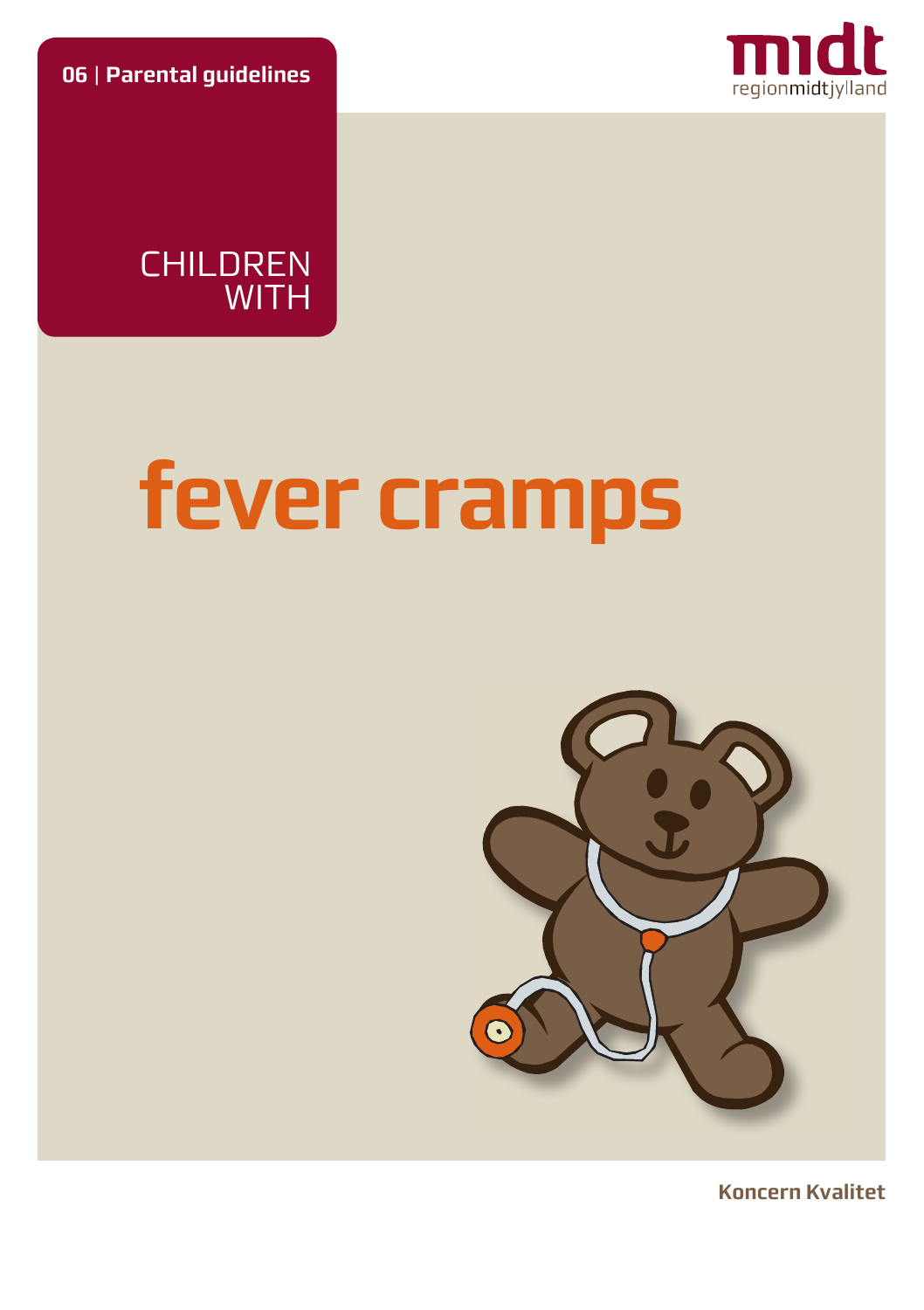# Children with **fever cramps**

# **General information:**

Fever cramps are quite common among young children. 2-4% of all children aged 6 months to 4 years experience one or more cases of fever cramps.

Fever cramps are often caused by a sharp rise or fall in the child's temperature, or simply high fever. Fever cramps rarely occur after the age of five years. The reason why fever leads to cramps is unknown. It is generally believed that in the first few years of a child's life, its brain is more sensitive to fever. A rise in temperature usually means that the child has an infection. Fever cramps can be quite frightening, and parents can easily be shocked by the seizure. It comes quite unexpectedly, and the first time it happens parents are taken completely by surprise and often think that their child's life is in danger.

Luckily, fever cramps are harmless and do not result in brain damage, learning difficulties or epilepsy.

#### **Symptoms:**

Fever cramps may appear in many ways:

- The child becomes unconscious and stares – some children hold their breath during this phase. Then, rhythmic spasms occur in the arms and legs. Many children show the whites of their eyes. Froth may appear around the mouth, and the child urinates and pass stools.
- In other cases, the child only becomes unconscious and is weak without any spasms.
- For most children, fever cramps only last a few minutes. When the child starts to recover, the attack is over, but the child will usually be tired and confused, and often fall asleep.

#### **Good advice:**

- If your child runs a high fever, it must be cooled off. Let the child stay in a cool place and dress it lightly, e.g. underwear and socks. Use a sheet or thin blanket instead of a duvet
- A child with a high temperature needs extra fluid often and in small portions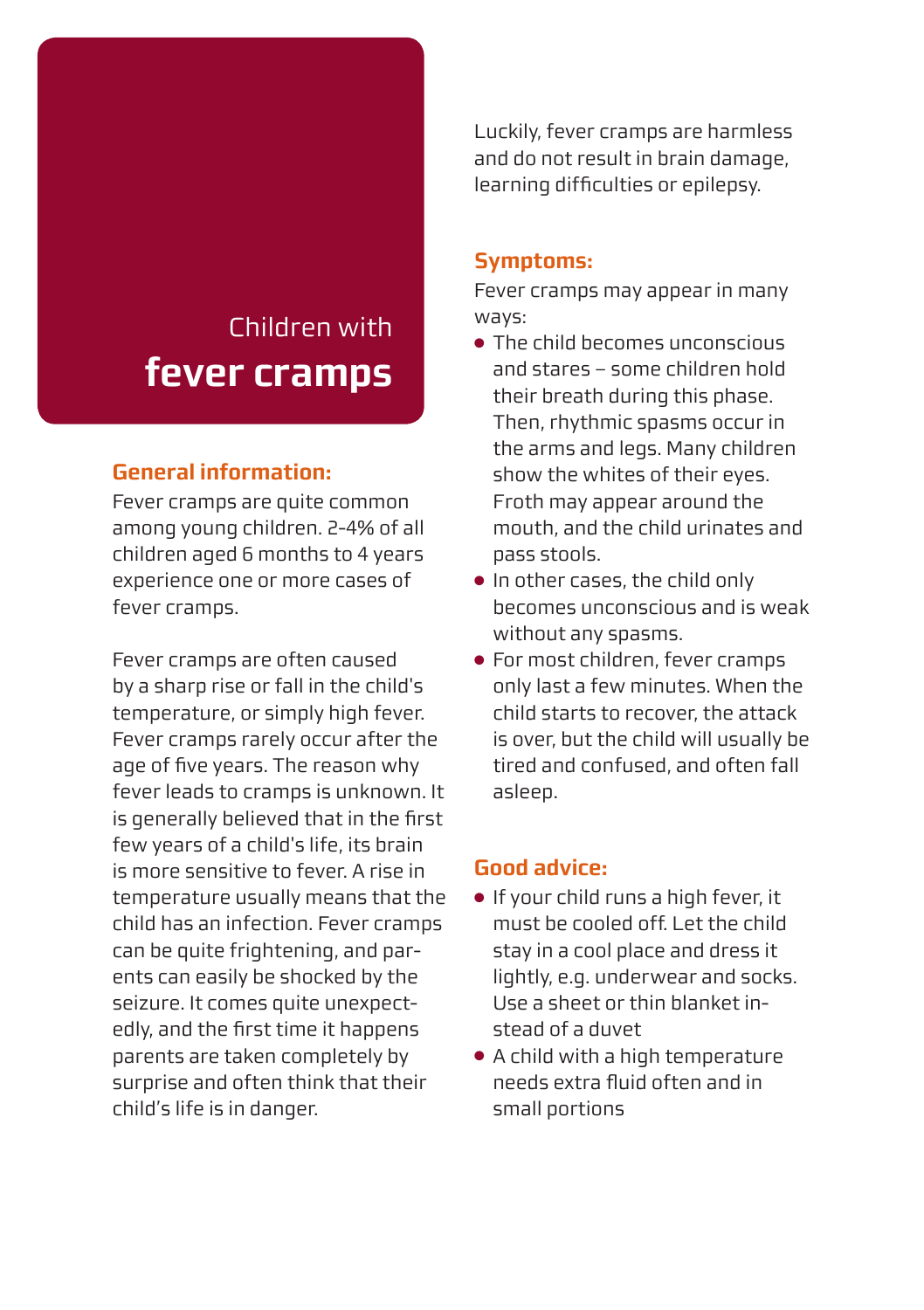### **When to see a doctor?**

- You should ALWAYS contact your general practitioner or the doctor on call if the child has fever cramps to determine why the child runs a fever
- The first time a child has fever cramps, it is often admitted urgently to hospital.
- If the child has fever cramps at a later point in time, it is not always necessary to be admitted to hospital, but the general practitioner or the doctor on call should examine the child.

Contact your general practitioner first because he/she knows your child better than the doctor on call. You can also get good advice and guidance from your health visitor.

#### **Treatment:**

- Try to stay calm
- In case of fever cramps, the child must have liquid stesolid administered in the rectum, which the doctor has prescribed in connection with a previous seizure
- Place the child on its side. When you have given the medicine, squeeze the child's buttocks together for two minutes to prevent the medicine from running out
- If the fever cramps have stopped before you have been able to give the child stesolid, it should not be given
- Stay with your child until the cramps have stopped
- Always contact your general practitioner or the doctor on call
- If the cramps have not stopped after five minutes, administer stesolid again, but only if agreed with a doctor
- If the cramps have not stopped 5-10 minutes after you have given the child stesolid, call 112 to get the child to hospital

#### **Childcare:**

Since fever cramps are only a symptom of fever, the child can return to childcare as soon as the fever has gone and the child feels well again. It may be a good idea to keep medicine at the childcare facilities so that the staff can treat the child in case of fever cramps.